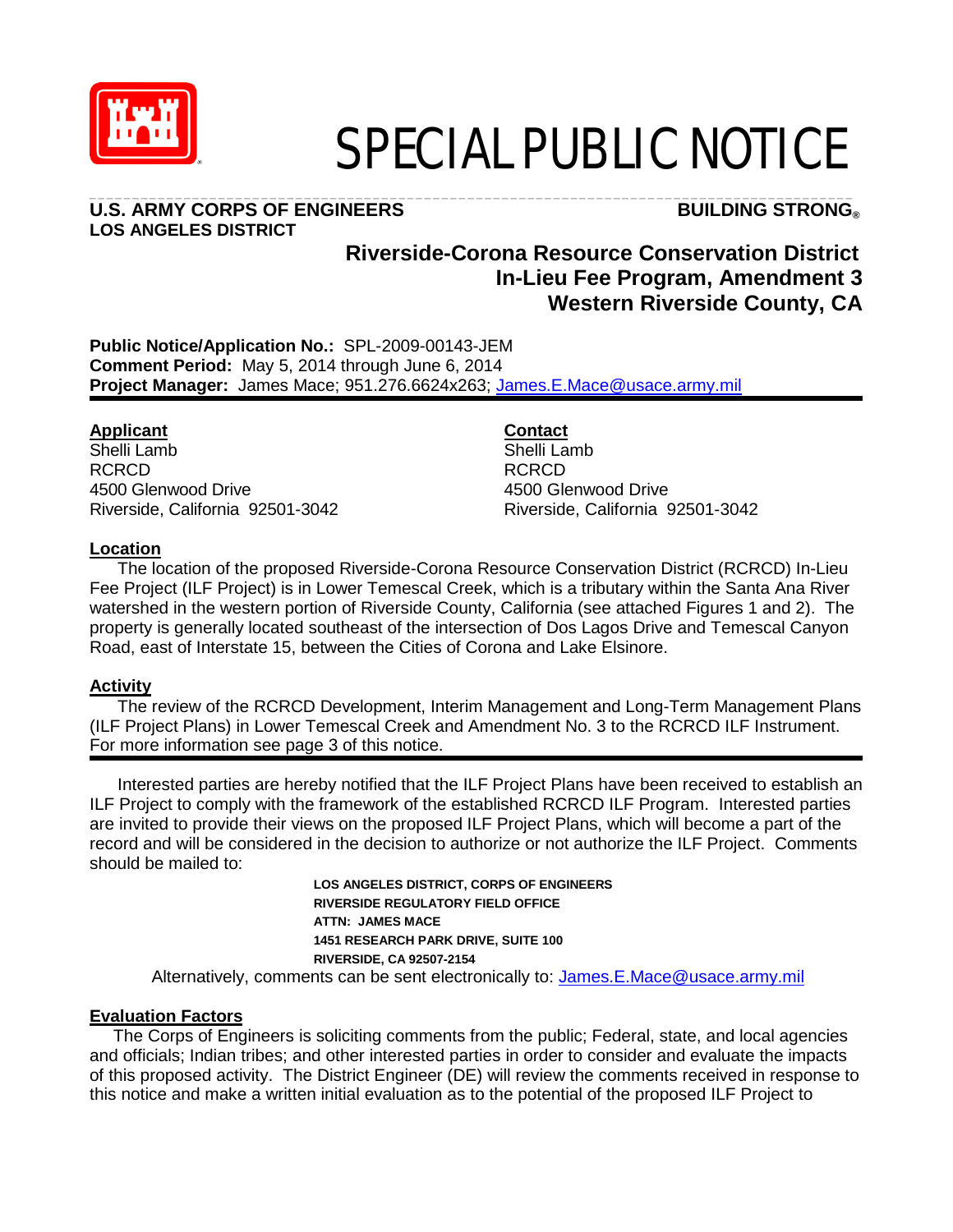provide compensatory mitigation. To make this decision, comments are used to assess impacts on endangered species, historic properties, water quality, general environmental effects, and the other public interest factors listed above. In addition, all comments will be distributed to the members of the Inter-agency Review Team (IRT) and the sponsor within 15 days of the close of the comment period. The DE and the IRT members will also have the opportunity to comment to the sponsor. After considering comments from the DE, the IRT, and the public, if the RCRCD chooses to proceed with the ILF Project, the RCRCD will prepare a draft amendment to the RCRCD ILF Instrument and submit it to the DE.

#### **Background**

On April 10, 2008, the Corps of Engineers and the Environmental Protection Agency published the Final Rule on Compensatory Mitigation for Losses of Aquatic Resources ("Mitigation Rule"), which went into effect June 9, 2008. The rule replaced most previous guidance concerning compensatory mitigation, including the previous ILF guidance of 2000. The new rule includes requirements that prospective ILF program providers meet substantially the same standards as mitigation banks and undergo the same Interagency Review Team review and approval process as mitigation banks.

The RCRCD, a public agency special district formed under the State of California Public Resources Code to provide soil, water, and wildlife resource management, wishes to implement an ILF Project consistent with the existing RCRCD ILF Program Instrument, previously reviewed under the Mitigation Rule. The Mitigation Rule allows ILF Projects associated with approved ILF programs and Instruments to provide compensatory mitigation for Department of the Army permits. Consistent with the requirements of the rule at 33 CFR § 332.8(d), RCRCD has submitted the ILF Project Plans to the Corps for the purpose of implementing and managing an ILF Project. The Corps seeks comments from interested parties on the ILF Project Plans.

This public notice provides a summary of the ILF Project Plans submitted by RCRCD. The full ILF Project Plans may be obtained from the Corps by contacting James Mace at (951) 276-6624x263, or by contacting Ward Simmons at (951) 826-8366.

#### **Objectives of the Project and Location**

The ILF Project Plans were developed to comply with RCRCD's In-Lieu Fee Program to be used for the buffer and enhancement of riparian, wetland and upland areas within the RCRCD's Lee Lake Conservation Easement (the "Project") in the Temescal Wash area of the Santa Ana River Watershed.

The purpose of the mitigation is to buffer and enhance the functions and values of watersheds lost due to impacts from human activities by buffering and enhancing degraded areas of the Project. The ILF Project Plans consider both the ecological and geomorphologic functions of the mitigation site in order to confirm that the functions of the restoration will exceed those of the existing habitat.

The objective of the ILF Project Plans is to enhance the Project area by raising the scores derived using the California Rapid Assessment Method (CRAM) in the following metrics: Horizontal interspersion, Vertical Biotic Structure, and Buffer condition. The enhanced areas would be designed to contain stable, self-sustaining populations, communities and ecosystems which would require little or no support once established. This would be fulfilled by using plant materials that have originated from the local ecoregion and that would provide improved food, cover and reproductive opportunities for wildlife.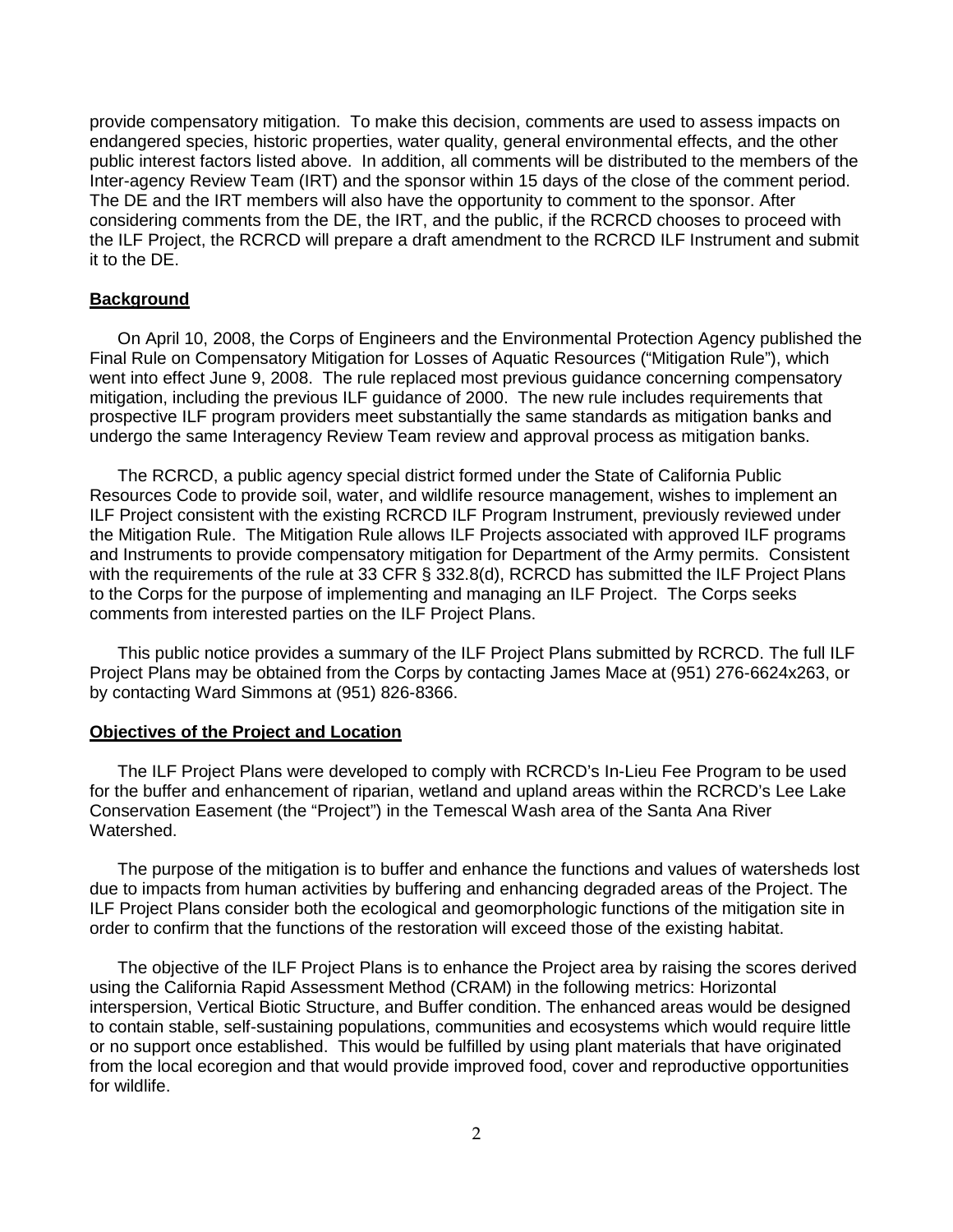The proposed service area would continue to be the same as in the approved RCRCD ILF Program, which is generally the Santa Ana Watershed. The National Wetlands Inventory classifies the Project area as a mix of semi-permanently flooded unconsolidated bottom lower perennial riverine, seasonally flooded unconsolidated shore lower perennial riverine, seasonally flooded scrubshrub palustrine, and diked/impounded temporary flooded scrub-shrub palustrine, as well as some associated upland slope area. The upland portion of the Project site consists of degraded coastal sage scrub and invasive annual weeds and is currently a seed source for invasive annuals that can negatively affect other restoration sites within the easement as well as restoration efforts being conducted downstream. The riparian wetland portion of the Project site consists of functioning woodland dominated by Salix goddingii (black willow) and Salix laevigata (red willow) that is slightly degraded by trash accumulation and invasive plants. The riparian area of the Project site consists of a functioning shrubland dominated by Baccharis salicifolia (Mulefat) that is located on a sandy area that forms a low terrace during the dry season and is part of the braided alluvial system during the rainy season.

The Project area was selected because it is a section of the conservation easement that could benefit from increasing the habitat value of the buffer areas, decreasing invasive plant species cover values, and enhancement of the habitat within the wash. Currently, the land use surrounding the mitigation site is 20% small agriculture, 40% open space, 20% industrial, 10% residential, and 10% urban. The proximity and connectivity of aquatic resources that occur upstream and downstream of the site allow for inflow and outflow of water during flood events and low flow periods.

The Project site is owned by the Lee Lake Water District, but has been encumbered by a conservation easement granted to the RCRCD. This Conservation Easement would continue to protect the Property in perpetuity and would conform to ACOE requirements for site protection. RCRCD is requesting approximately 8.99 of ILF Program credits which equates to approximately 8.99 acres of land that would be enhanced or used for a buffer area.

#### **Qualifications of the Sponsor**

RCRCD has combined staff experience of over 70 years in biology, ecology, fisheries, water conservation and related fields. RCRCD has worked with over 3,000 landowners on field and technical activities including erosion control, mitigation, restoration, and water management. Additional information about the qualifications of RCRCD were documented in the ILF Program Prospectus and Instrument.

For additional information please call James Mace of my staff at 951-276-6624 x263 or via e-mail at [James.E.Mace@usace.army.mil](mailto:James.E.Mace@usace.army.mil) . This public notice is issued by the Chief, Regulatory Division.



#### *Regulatory Program Goals:*

- To provide strong protection of the nation's aquatic environment, including wetlands.
- To ensure the Corps provides the regulated public with fair and reasonable decisions.
- To enhance the efficiency of the Corps' administration of its regulatory program.

 **U.S. ARMY CORPS OF ENGINEERS – LOS ANGELES DISTRICT** LOS ANGELES DISTRICT, CORPS OF ENGINEERS RIVERSIDE REGULATORY FIELD OFFICE 1451 RESEARCH PARK DRIVE, SUITE 100 RIVERSIDE, CA 92507-2154 [WWW.SPL.USACE.ARMY.MIL](http://www.spl.usace.army.mil/)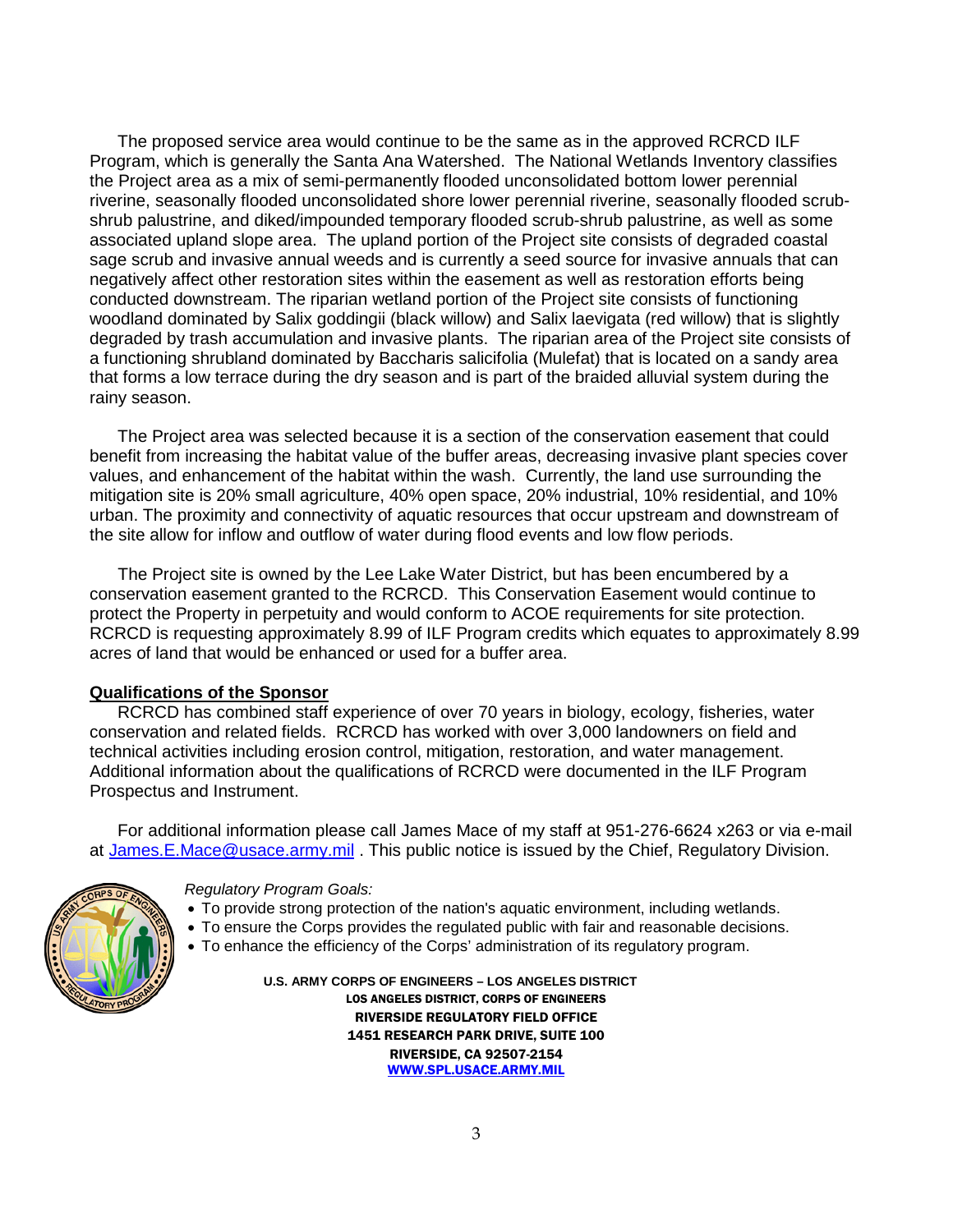